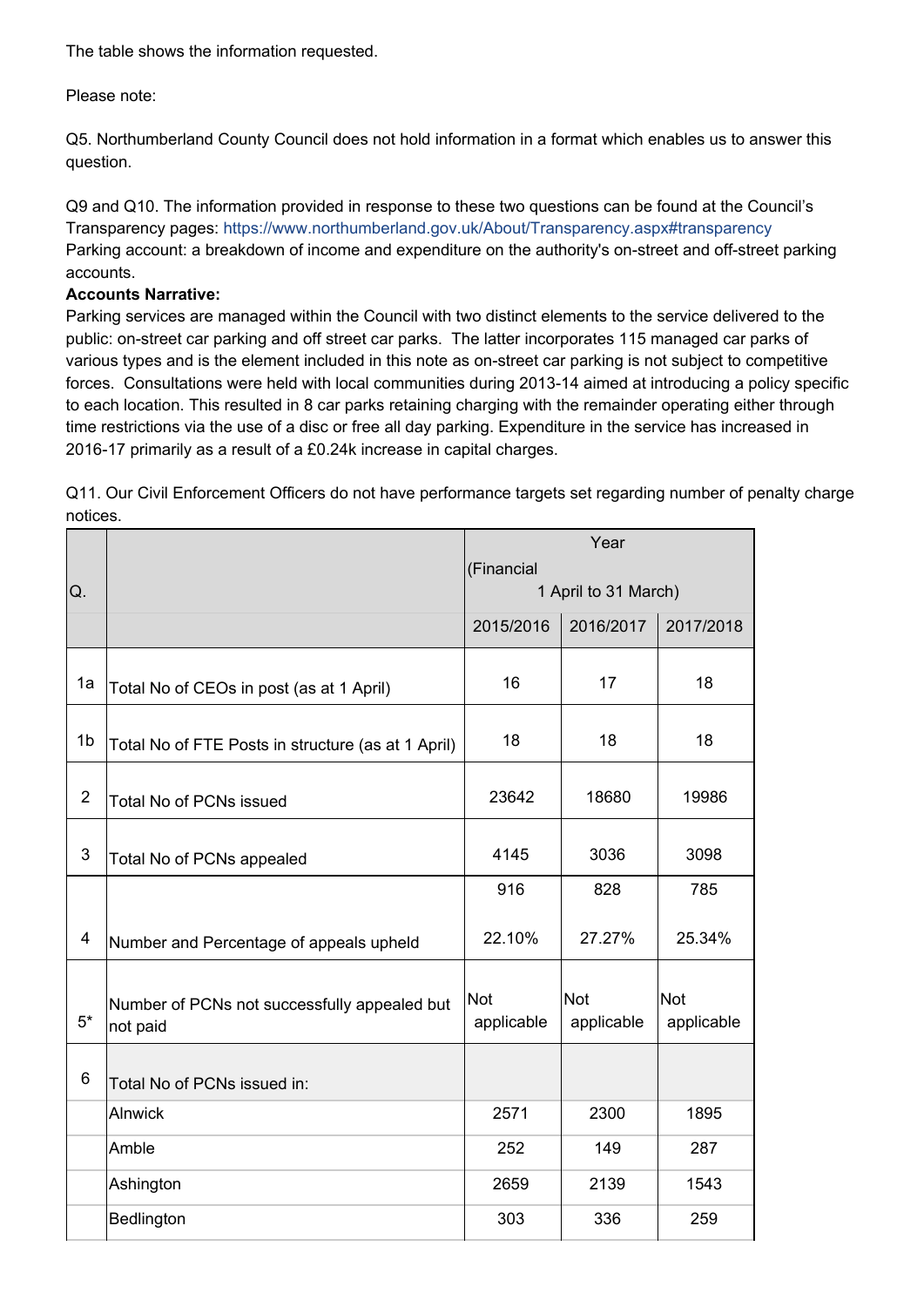|                | <b>Belford</b>                                                 | $\overline{\mathbf{4}}$ | 3              | $\overline{2}$ |
|----------------|----------------------------------------------------------------|-------------------------|----------------|----------------|
|                | <b>Berwick</b>                                                 | 3478                    | 3002           | 2662           |
|                | <b>Blyth</b>                                                   | 2423                    | 1966           | 1785           |
|                | Corbridge                                                      | 738                     | 366            | 580            |
|                | Cramlington                                                    | 132                     | 116            | 135            |
|                | Haltwhistle                                                    | 33                      | $\mathfrak{B}$ | 39             |
|                | Hexham                                                         | 4288                    | 2627           | 3880           |
|                | Morpeth                                                        | 4855                    | 4043           | 4995           |
|                | Newbiggin                                                      | 283                     | 206            | 288            |
|                | Ponteland                                                      | 294                     | 133            | 115            |
|                | Prudhoe                                                        | 212                     | 113            | 165            |
|                | Rothbury                                                       | 9                       | 5              | $\mathbf{1}$   |
|                | Seaton                                                         |                         |                |                |
|                | Delaval                                                        | 82                      | 88             | 76             |
|                | Seahouses                                                      | 262                     | 282            | 261            |
|                | Wooler                                                         | 43                      | 32             | 69             |
| $\overline{7}$ | Number of days spent by the parking<br>enforcement vehicle in: |                         |                |                |
|                | Alnwick                                                        | $\pmb{0}$               | $\pmb{0}$      | $\pmb{0}$      |
|                | Amble                                                          | $\boldsymbol{0}$        | $\pmb{0}$      | $\pmb{0}$      |
|                | Ashington                                                      | 10                      | $\overline{7}$ | 36             |
|                | Bedlington                                                     | $\boldsymbol{9}$        | 11             | 17             |
|                | <b>Belford</b>                                                 | $\pmb{0}$               | $\pmb{0}$      | $\pmb{0}$      |
|                | <b>Berwick</b>                                                 | $\pmb{0}$               | 8              | $\pmb{0}$      |
|                | <b>Blyth</b>                                                   | 15                      | 34             | 49             |
|                | Corbridge                                                      | $\pmb{0}$               | $\pmb{0}$      | $\pmb{0}$      |
|                | Cramlington                                                    | $\pmb{0}$               | $\pmb{0}$      | 8              |
|                | Haltwhistle                                                    | $\pmb{0}$               | $\pmb{0}$      | $\mathbf 1$    |
|                | Hexham                                                         | $\pmb{0}$               | $\overline{7}$ | 16             |
|                | Morpeth                                                        | 24                      | 20             | $\pmb{0}$      |
|                | Newbiggin                                                      | $\pmb{0}$               | $\pmb{0}$      | $\pmb{0}$      |
|                | Ponteland                                                      | $\mathbf 1$             | $\pmb{0}$      | $\overline{4}$ |
|                | Prudhoe                                                        | $\mathsf 0$             | $\,6\,$        | $6\phantom{a}$ |
|                | Rothbury                                                       | $\pmb{0}$               | $\pmb{0}$      | $\pmb{0}$      |